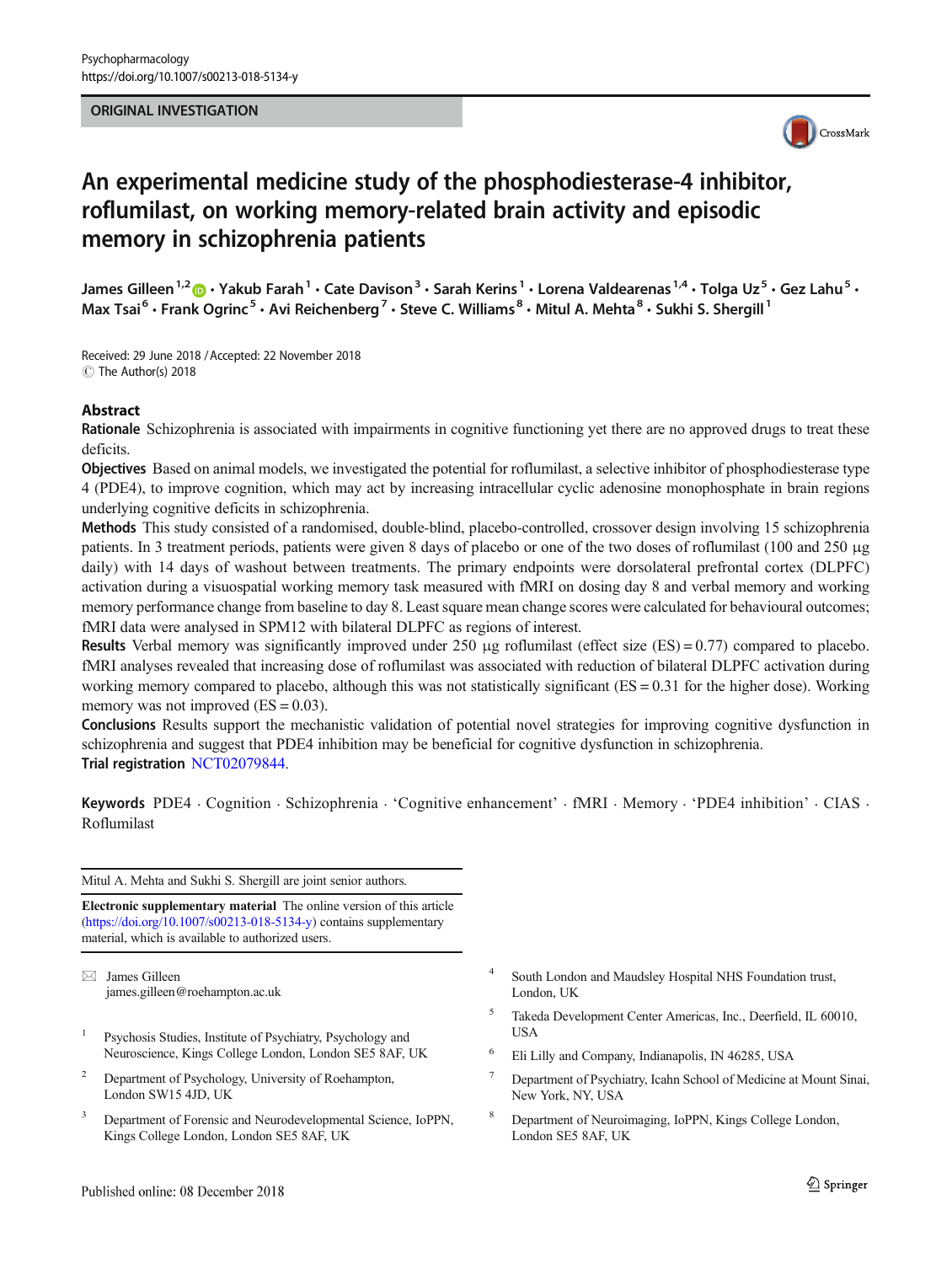### Introduction

Patients with schizophrenia commonly experience positive symptoms such as hallucinations and delusions and negative symptoms such as lack of motivation and flattening of affect. In addition, patients also suffer from impairments in cognitive functioning, which are often profound and evident across a range of cognitive domains including learning, attention, memory and executive function (Heinrichs and Zakzanis [1998\)](#page-9-0). Despite the prevalence of these cognitive deficits, there are currently no approved treatments for cognitive impairments in schizophrenia. Cognitive impairments are highly correlated with functional disability (O'Carroll [2000](#page-9-0); Green et al. [2004\)](#page-9-0) and in some domains to a greater degree than clinical symptoms (Bowie et al. [2006\)](#page-9-0), so there is a significant need to develop novel therapeutic interventions to improve cognition in these patients (Gilleen et al. [2014](#page-9-0); Gilleen [2017](#page-9-0)).

Many compounds and non-pharmacological techniques have been tested for their potential to treat cognitive deficits in schizophrenia (Wallace et al. [2011](#page-10-0)). While there have been some promising results, the dominant picture is of mixed findings and overall modest effect sizes. Pharmacological approaches include the use of agonist compounds, which may be useful in the short term, but present a theoretical limitation of adaptation of the neurotransmitter system or tolerance at the target receptor site. Compounds that indirectly alter target neurotransmitter systems may offer a more feasible approach. These include allosteric modulators, or those that inhibit enzymes, which breakdown components of neural signalling cascades.

Recently, there has also been considerable interest in the potential for inhibitors of the enzyme phosphodiesterase (PDEs) to improve cognitive functioning. PDEs are a large family of intracellular enzymes that hydrolyse the cyclic nucleotides cyclic adenosine monophosphate (cAMP) and/or cyclic guanosine monophosphate (cGMP). cAMP plays an important role as a second messenger molecule controlling multiple cellular processes (Conti and Jin [1999](#page-9-0)). Currently, 11 PDE families (PDE1–PDE11) have been identified that differ in substrate specificity, sensitivity to inhibitors and expression in different cell types. Areas of high PDE localisation are widespread, including hippocampus, prefrontal cortex, striatum and amygdala supporting a role for these enzymes in cognition (Wallace et al. [2011;](#page-10-0) van der Aart et al. [2017](#page-10-0)).

Within the PDE family, PDE4 holds specificity for cAMP and inhibition of this enzyme has demonstrated some potential for improving cognition. Rolipram, a highly selective inhibitor of PDE4 (Conti and Jin [1999\)](#page-9-0), which enhances intracellular availability of cAMP (Pérez-Torres et al. [2000](#page-9-0)), has been shown to improve memory in rats (Barad et al. [1998](#page-9-0); Hosseini-Sharifabad et al. [2012](#page-9-0); Rutten et al. [2006](#page-10-0); Vanmierlo et al. [2016](#page-10-0)) and reverse MK-801-induced (Zhang et al. [2000](#page-10-0)) and scopolamine-induced (Egawa et al. [1997](#page-9-0); Zhang et al. [2000](#page-10-0)) deficits in working memory, latent inhibition (Davis and Gould [2005](#page-9-0)), as well as scopolamine-induced deficits in short-term memory (Imanishi et al. [1997](#page-9-0); Rutten et al. [2009](#page-10-0); Zhang et al. [2000\)](#page-10-0). Rolipram attenuates PCPinduced impairments in object retrieval in monkeys (Rutten et al. [2008](#page-10-0)), and cognitive flexibility in rodents (Rodefer et al. [2012\)](#page-10-0). Rolipram is a non-selective PDE4 inhibitor, and these effects may be due to the involvement of cAMP in memory as PDE4A, 4D and to a lesser extent 4C are expressed in rat hippocampal CA1 (Peng et al. [2014](#page-9-0)). Rolipram increases cAMP response in hippocampal slices and serves to facilitate persistent long-term potentiation in CA1 (Barad et al. [1998](#page-9-0)) and may do so by lowering the threshold at which LTP occurs (Bach et al. [1999](#page-9-0)).

In humans to date, there is no published assessment of the ability of rolipram to improve cognition, which may in part be due to its emetic side effects likely, in turn, due to its nonselectivity. Another PDE4 inhibitor, roflumilast, currently used to treat chronic obstructive pulmonary disease, has also shown potential to be a cognitive enhancer and has a more favourable side-effect profile perhaps attributable to its greater relative selectivity (for PDE4B/D). Although roflumilast has been used in fewer neurological studies than rolipram, the reported effects to date are favourable. Roflumilast (and rolipram) significantly reverses time-induced memory deficits in a novel object recognition task (Jabaris et al. [2015](#page-9-0)) and also enhances spatial Y-maze performance in mice (Vanmierlo et al. [2016](#page-10-0)). In healthy volunteers, Van Duinen et al. [\(2015](#page-10-0)) demonstrated that a single dose of 100 μg roflumilast improved verbal memory and P600 (late event related potentials) during verbal learning significantly more than placebo. Further, the same group reported that roflumilast improved verbal learning in elderly healthy volunteers (Van Duinen et al. [2017](#page-10-0)).

Cognitive deficits in schizophrenia are broad and notably include prefrontal dysfunction in addition to hippocampaldependent memories (Heinrichs and Zakzanis [1998](#page-9-0)). Dopamine dysfunction has also been implicated in the frontally mediated deficits through the dopamine D1 receptor (Goldman-Rakic et al. [2004](#page-9-0)). D1R binding in PFC is reduced in schizophrenia, and this reduction is associated with poorer cognitive performance (Okubo et al. [1997\)](#page-9-0). PDE4 can modulate dopamine signalling via its effects on cAMP, which is increased with dopamine D1 receptor agonism (Cooper [2003\)](#page-9-0). Indeed, PDE4 is co-expressed with DARPP-32 in D1 receptor-positive cortical pyramidal neurons and modulates the level of D1 receptor signalling and DARPP-32 phosphorylation in the frontal cortex (Kuroiwa et al. [2012](#page-9-0)). As working memory is impaired in schizophrenia (Heinrichs and Zakzanis [1998](#page-9-0)), is functionally subserved in part by prefrontal D1 (Goldman-Rakic et al. [2004\)](#page-9-0) and is disrupted by dysregulation of cAMP signalling (Taylor et al. [1999\)](#page-10-0), roflumilast may be expected to improve cognition via this pathway.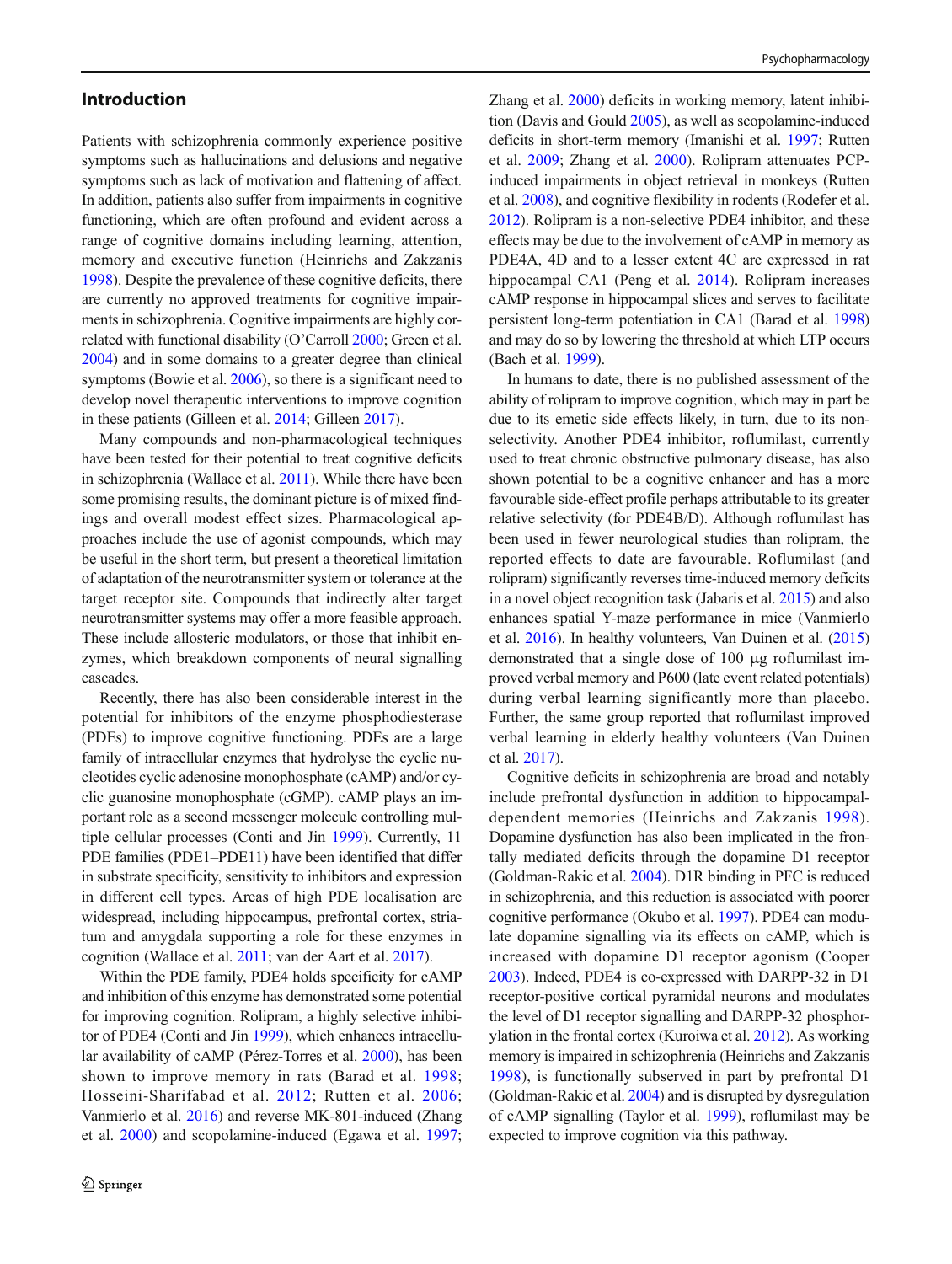In this study, we aimed to demonstrate that roflumilast, as an add-on to second-generation antipsychotics (SGAs), would improve working memory and episodic memory functioning in schizophrenia patients. We reasoned that the domains of working memory and verbal episodic memory, consistently impaired in schizophrenia, would be sensitive to modulation of PDE4 activity based on previous animal studies and the known role of cAMP in these processes. We included functional imaging of a working memory task to test the hypothesis that prefrontal cortex activity would be modulated by roflumilast, and to our knowledge, this is the first threeperiod crossover fMRI neuroimaging study designed to assess a cognitive enhancer in schizophrenia. We anticipated that roflumilast would enhance cognitive performance compared to placebo. Specifically, we hypothesised that there would be a significantly greater positive change in performance of verbal episodic memory (as measured by the HVLT) and working memory (as measured by the Spatial Span task), and significantly reduced dorsolateral prefrontal cortex activity during spatial working memory (as measured by the Dot Task with fMRI) following 8 days of treatment with roflumilast compared to 8 days with placebo. We also additionally explored dose-response effects of roflumilast for these cognitive and neural outcomes.

# Method

#### **Design**

This was a phase 1, randomised, double-blind, placebo-controlled, single-site, three-period crossover study to evaluate the effect of roflumilast as an add-on to SGA in attenuating cognitive deficits associated with schizophrenia. In each of the three periods, placebo and 100 or 250 μg roflumilast were administered once daily to patients with schizophrenia for eight consecutive days to achieve steady state (Fig. 1). The time course of study participation was consistent and conformed to Fig. 1 for all participants. All patients received all doses, and the treatment order was determined by random allocation to one of three treatment sequences according to a

Latin Square design (ABC, BCA or CAB), with a 2-week wash-out between phases (see Table [1\)](#page-3-0).

Cognitive testing with the Hopkins verbal learning testrevised (HVLT-R) and spatial span (SS) from the MCCB MATRICS test battery (Nuechterlein et al. [2008\)](#page-9-0) was performed on the first (pre-drug on D1) and last day (D8 postdrug) of each phase to assess change in cognition, and fMRI was conducted on the eighth day of each phase (see fig. 1). One week prior to the first drug or placebo testing phase, all participants underwent two practice training sessions for the cognitive tests and an fMRI familiarisation session. Prior task administration is a standard approach to minimise, or 'wash-out', practice or learning effects. These effects were further reduced by using the five available parallel versions of the HVLT-R (forms 1, 3, 4, 5 and 6), and the order of HVLT form administration was randomised and counterbalanced across participants. The DOT task trial-set is randomly generated with each test administration. For the spatial span task, no parallel versions exist however as there was at least 7 days between assessments trial-specific retention (learning effects) would not be expected to occur for such complex spatial sequences. There were three outcome measures: change in accuracy on the HVLT-R, span on the SS and neural activity change during a spatial working memory test (the Dot Task (Marquand et al. [2011\)](#page-9-0)) as measured with fMRI. Performance on the Dot Task was trained to achieve a 70% correct threshold, and only correct trials (hence successful working memory) were included in the analysis. FMRI was carried out while subjects performed the Dot Task in the MR scanner while the other cognitive tasks, the HVLT and spatial span task, were performed just prior and outside the scanner.

This study took place at the Institute of Psychiatry, Psychology and Neuroscience, Kings College London. This research was conducted in accordance with the protocol procedures complied with the Declaration of Helsinki, the International Conference on Harmonisation (ICH) E6 GCP guidance, and all applicable local or regional regulatory requirements. The study was pre-registered with [clinicaltrials.](http://clinicaltrials.gov) [gov](http://clinicaltrials.gov) (identifier: NCT02079844), and hospital ethics approvals were given by NRES Committee South Central Berkshire (reference 12/SC/0443).



Fig. 1 Showing study schedule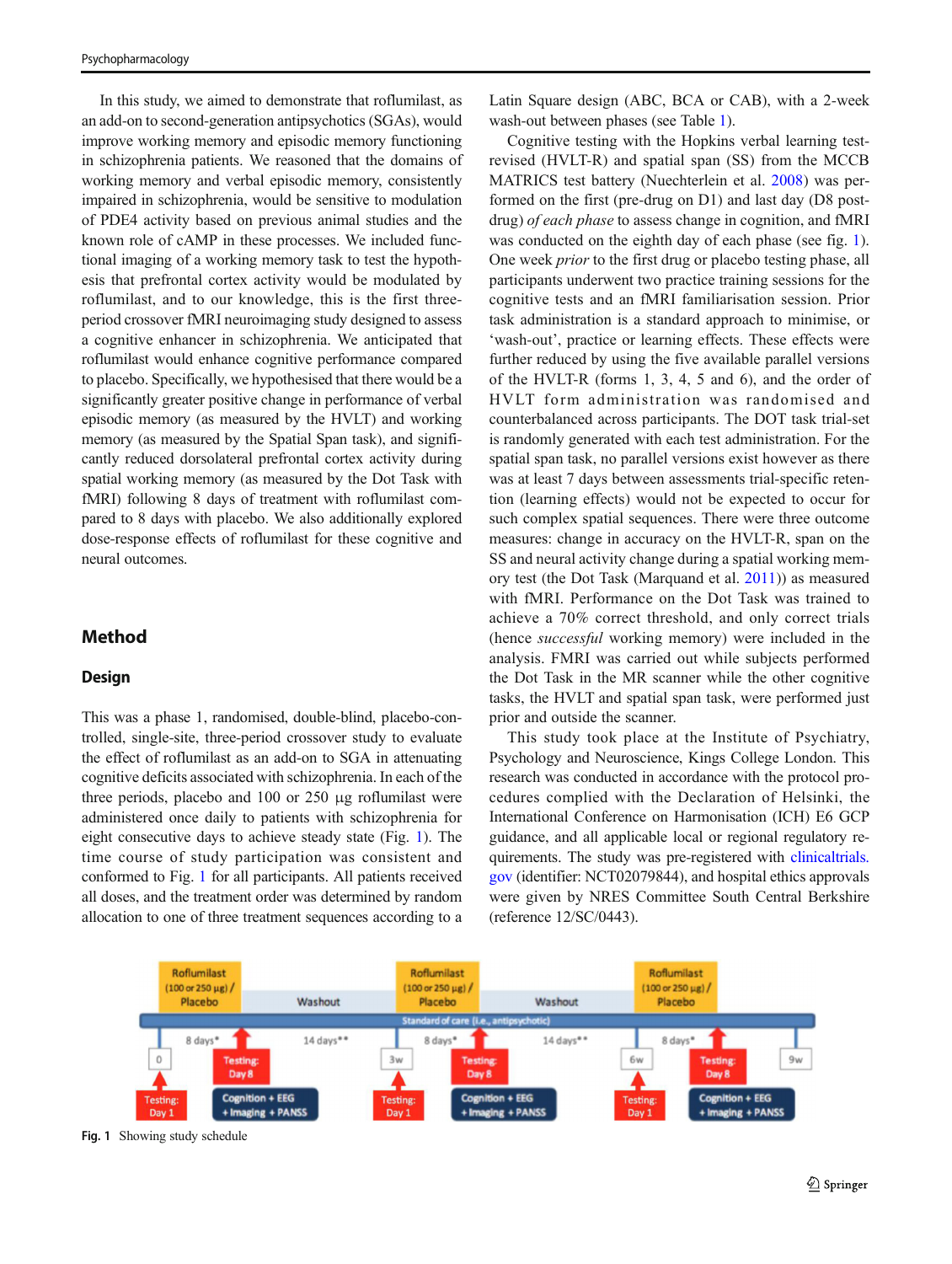### <span id="page-3-0"></span>Table 1 Treatment sequences

| Period 1                      | Period 2                      | Period 3                      |  |
|-------------------------------|-------------------------------|-------------------------------|--|
| Placebo + SGA                 | Roflumilast $100 \mu g + SGA$ | Roflumilast $250 \mu g + SGA$ |  |
| Roflumilast $100 \mu g + SGA$ |                               | $Placebo + SGA$               |  |
| Roflumilast $250 \mu g + SGA$ | Placebo + SGA                 | Roflumilast $100 \mu g + SGA$ |  |
|                               |                               | Roflumilast $250 \mu g + SGA$ |  |

#### **Participants**

Patients who had consented to be contacted about participating in research were recruited from local outpatient services. Following the study inclusion/exclusion criteria, men or women, aged 18 to 60 years, who met Diagnostic and Statistical Manual of Mental Disorders, 5th Edition (DSM-5), criteria for schizophrenia, and who were receiving stable doses of second-generation antipsychotics for at least 2 months prior to screening (see supplementary materials for inclusion/ exclusion criteria) were eligible to take part. Twenty-one patients were consented and randomised to one of the treatment groups. Participants were randomised to one of three treatment sequences according to a blinded computer-generated allocation schedule. Six did not complete the study: five participants withdrew without reason, and one was unable to attend dosing and so was withdrawn. Demographics and clinical information for the 15 participants who completed are shown in Table 2, and additional information on participants is shown in supplementary materials. Only data from completers is reported. Seven participants were receiving olanzapine (2 at 20 mg, 2 at 10 mg, 1 at 15 mg, 1 at 10 mg, 1 at 2.5 mg), four were receiving aripiprazole (2 at 20 mg, 1 at 15 mg, 1 at 10 mg), one quetiapine 300 mg, one paliperidone 50 mg and two risperidone depot 25 mg.

#### Dose

It has been demonstrated that single doses of roflumilast 100 μg (but not 300 or 1000 μg) administration improves

episodic memory in both healthy volunteers; with the same pattern—single dose 100 μg (but not 300 or 1000 μg)—showing significant effects on P600 values with EEG (24,25, 40). In following, 100 and 250 μg in multiple dosing to achieve steady-state condition were chosen for this study to explore the effective dose window in patients with schizophrenia. Dosing on all days took place at site in front of a research team member to ensure compliance—confirmed post hoc via pharmacokinetic/metabolite analysis of blood samples. Plasma concentrations, roflumilast exposure and safety data are reported in supplementary materials. Both doses were compared to placebo. Blinding and randomisation procedures were conducted by Quintiles CRO Ltd. Blindings for this study were not broken for any participant.

#### Measures

Two memory subtests from the MATRICS Consensus Cognitive Battery (MCCB (Nuechterlein et al. [2008](#page-9-0))) were administered:

# The Hopkins verbal learning test-revised (Brandt and Benedict [2001\)](#page-9-0)

The Hopkins verbal learning test-revised (HVLT-R) is a subtest of the MATRICS Consensus Cognitive Battery (MCCB (Nuechterlein et al. [2008](#page-9-0))). It assesses verbal memory and consists of a list of 12 words from 3 taxonomic categories. The words were presented orally, and the participants are asked to recall as many words as possible after each of three

|                                                  | Mean $(SD)$                                       |  |  |
|--------------------------------------------------|---------------------------------------------------|--|--|
| Age (years)                                      | 40.5(10.5)                                        |  |  |
| Gender (male/female)                             | 10:5                                              |  |  |
| Ethnicity                                        | 9 Black British, 4 White British, 2 British Asian |  |  |
| Age of illness onset (years)                     | 32.7(6.2)                                         |  |  |
| Age of illness duration (months)                 | $170.9$ (116.3)                                   |  |  |
| Time on current antipsychotic treatment (months) | 74.1 (56.6)                                       |  |  |
| Baseline PANSS Total                             | 59.9 (16.1)                                       |  |  |
| Baseline PANSS Positive                          | 14.3 $(4.3)$                                      |  |  |
| Baseline PANSS Negative                          | 15.1(5.2)                                         |  |  |
| Baseline PANSS General                           | 30.5(8.1)                                         |  |  |

Table 2 Participant demographic and clinical information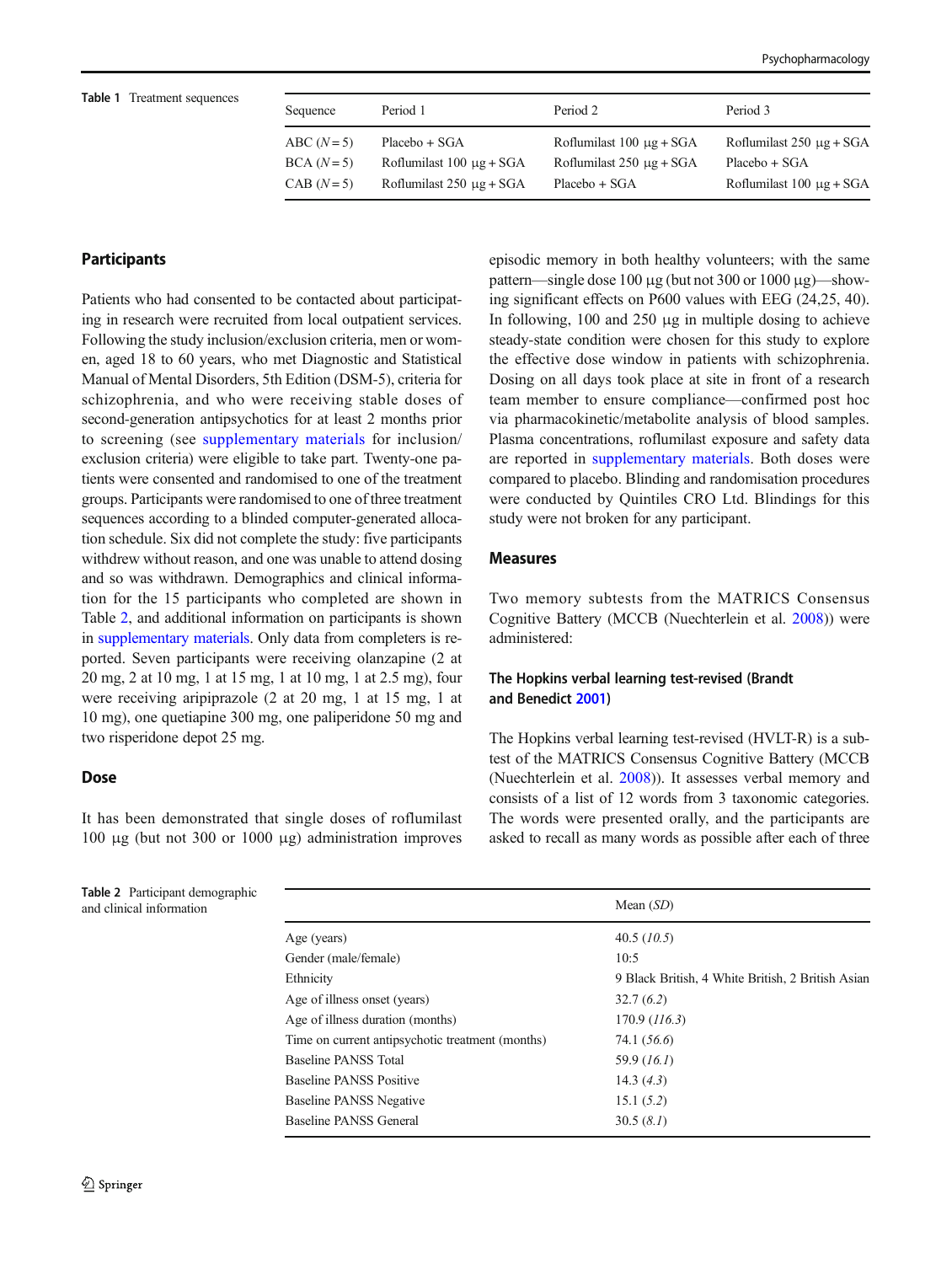trials. The key outcome variable for the HVLT-R was the total number of correct responses over three trials. The test was administered on day 1 (pre-drug) and day 8 (post-drug), and each drug period made use of the alternate HVLT-R forms from the MATRICS to avoid practice effects.

# The spatial span test (Wechsler memory scale 3rd edition; Wechsler [1997](#page-10-0))

The spatial span test assesses working memory. Participants are presented with a board containing blue blocks arranged in an irregular pattern. The rater taps out a pattern on the blocks and participants are tasked with tapping the same pattern in response. Trial spans become longer in length and also consist of both forward and reverse patterns, the latter requiring patients to tap in the reverse order to the administrator. Scores are the sum of the correct responses in both the forward and backward trials.

## fMRI

## The DOT task

for the Dot Task

In the DOT task (see Fig. 2), a rewarded delayed-response working memory task (Marquand et al. [2011](#page-9-0)), participants are instructed to remember the spatial location of a target stimulus (a dot) relative to a fixation cross after a delay period, which includes a noise mask (numerous moving dots). Half of the 40 trials carried a monetary reward, indicated by the colour of the stimulus, and the order of the trials was randomised and counterbalanced across subjects. In each trial, the target stimulus was presented for 750 ms (encoding), followed immediately by a mask for a further 750 ms to disrupt visual iconic memory; after a 7- or 9-s interval (delay), the target stimulus and a distracter stimulus are presented, and participants indicated which of the stimuli matches the target location by a leftor right-button press on a two-button response box (retrieval; 2 s). Feedback indicating success or failure is provided at the end of each trial. Patients received training on the task to ensure they understood the instructions, were able to respond appropriately and could achieve a threshold performance of 70% correct trials—well above chance. Only correct trials were used in the analysis as we were interested in successful

spatial working memory (evident from correct trials only) hence performance changes per se were not examined, only BOLD response changes during spatial working memory. FMRI was only conducted on D8 (post-drug), and these sessions were compared between drug arms. Strict criteria were used for acceptance of valid data available in all three sessions.

#### Symptom measures

Symptoms were assessed at days 1 and 8 using the PANSS (Kay et al. [1987\)](#page-9-0), although the study design was focussed on, and powered for, the cognitive outcomes.

## Statistical analysis

Statistical analyses were performed to examine the effect of each dose of drug and placebo on change in cognitive test scores from day 1 (baseline) to day 8 (post-drug assessment) for the endpoints involving cognitive test results relative to change in the placebo phase from day 1 (baseline) to day 8 (post-drug assessment), and by day 8 comparison for the fMRI endpoints. Data processing and voxelwise brain image analysis was performed by the investigators, with the analysis of the primary endpoints performed by an independent statistician.

## Cognition

Pairwise comparisons were made between each roflumilast dose level and placebo using LS means estimated via analysis of variance (ANOVA) with sequence, period and treatment as fixed effects and subject nested within sequence as a random effect. The effect size for each roflumilast dose level was calculated using Cohen's d from which an effect size of 0 to 0.2 is considered small, 0.3 to 0.7 is considered moderate, and  $\geq$  0.8 is considered large.

#### fMRI

MRI data acquisition We collected a high-resolution T1 weighted image on one session for each participant, for normalisation to a standard space (TR =  $7312$  ms, TE =  $3.016$  ms,

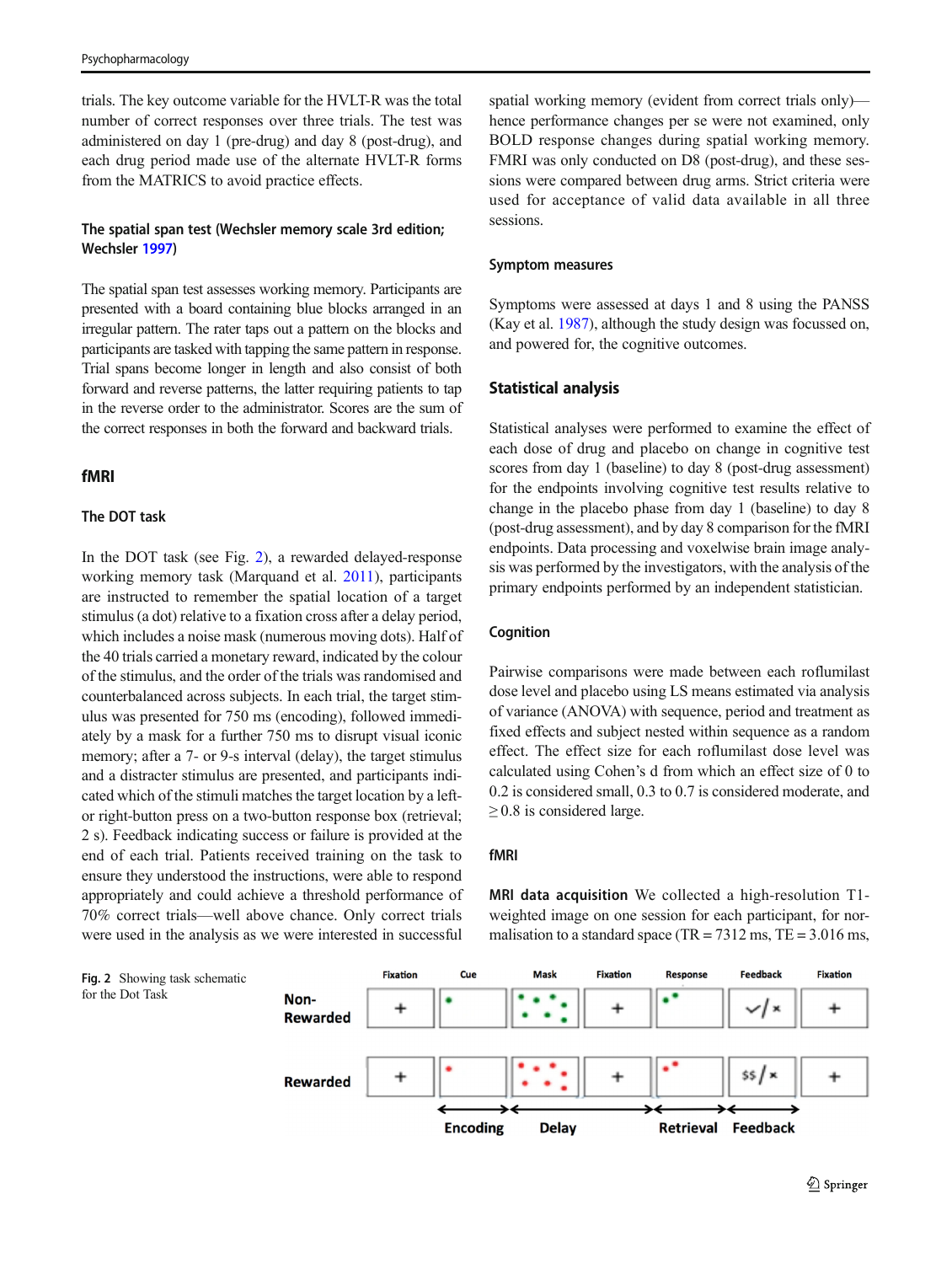FoV 270 mm, voxel size  $1.05 \times 1.05 \times 1.2$  mm, 196 slices,  $TI = 400$  ms). The functional time series used the following parameters (TR =  $2000$  ms, TE =  $30$  ms, FoV 211 mm, voxel size  $3.75 \times 3.75 \times 3.3$  mm, 39 slices).

fMRI and roflumilast The fMRI task data acquisition started 5 h after day 8 dosing. The Tmax is up to 3 h after ingestion of a single dose and its N-oxide metabolite demonstrates a plateau-like Tmax after about 8 h. The median effective half-life of roflumilast is 17 h. Steady-state plasma concentrations following repeated dosing with 500 μg Roflumilast is estimated to be reached after approximately 4 days (83 h) for roflumilast and after 6 days (148 h) for the N-oxide metabolite. Roflumilast and its N-oxide show linear repeated-dose pharmacokinetics over the dose range of 250 to 1000 μg. Thus, assessment after 8 days of treatment ensured steady-state plasma concentrations required for cognitive testing.

fMRI modelling Preprocesing steps are reported in the Supplementary materials. Single-subject, single-session fixed-effects GLM analysis was conducted to model responses during the DOT task. The DOT task consists of three parts: encoding, delay and retrieval, and additionally, trials were either rewarded or unrewarded. Thus, the following regressors were modelled: non-rewarded encoding and delay, non-rewarded retrieval, non-rewarded feedback, rewarded encoding and delay, rewarded retrieval and rewarded feedback. Because of the proximity in time and the brief, fixed presentation time of the cues, the encoding and delay periods were modelled together. The six movement regressors from the motion correction were also included in the model. A high pass filter of a period of 128 s was applied to the model to eliminate lowfrequency signals such as scanner drift. For the purposes of reporting the data here, contrasts for the encoding and delay period were combined across the rewarded and nonrewarded trials as the primary outcomes were based on working memory-related activity.

The individual contrast maps from the first level were entered into a second level, random-effects analysis with subject as the random effect and session (drug/placebo) as a withinsubject effect. Linear contrasts were used to describe the main effect of task across all drug conditions and the effect of roflumilast on the a priori defined region of interest.

fMRI performed well across participants in relation to the cognitive task and data collected, although data from some were removed due to poor quality. Quality was assessed for the fMRI data by visually inspecting coverage within the field of view and calculating movement. Excessive movement (> 1 voxel > 20% volumes) in any one session resulted in removal of the participant from the fMRI analysis. A high response rate was required for the task  $(> 60\%)$ , and no participant was removed due to low response rate.

#### Regions of interest (ROI)

A dorsolateral prefrontal cortex (DLPFC) ROI was chosen due to its known involvement in working memory (Curtis and D'Esposito [2003](#page-9-0)) defined as 6-mm spheres centred on the peak co-ordinates from Marquand et al.  $(2011)$  $(2011)$  $(2011)$  (Left – 43, 33, 25, Right 38, 44, 32), which utilised the same task.

# Results

### HVLT-r

LS mean HVLT total scores on day 8 (compared to Day 1) were increased with roflumilast 100 and 250  $\mu$ g (0.27 (SE = 1.06) and 1.07 ( $SE = 1.08$ ), respectively) and decreased with placebo  $(-1.67, SE = 1.08)$  (see Table [3\)](#page-6-0). LS mean differences in change from baseline between high-dose roflumilast and placebo were statistically significant ( $p = .044$ ,  $ES = 0.77$ ) (large effect size)), but not between low-dose roflumilast and placebo ( $p = .14$ , ES = 0.55 (medium effect size)). We also conducted an ITT (Intention To Treat) analysis which revealed the following effects: 100 μg ( $N = 17$ ) vs placebo ( $N = 16$ ): ES = .45 (95% CI interval =  $-0.25$  to 1.14); and 250 µg  $(N = 16)$  vs placebo: ES = 0.55 (95% CI interval = -0.16 to 1.26). These differences were not significantly different.

Post hoc examination of the three HVLT trials revealed that performance on the high-dose roflumilast and placebo was maximally different on the third and last recall test of the three HVLT-R word list repetitions (effect size for trial  $1 = 0.32$ , trial  $2 = 0.47$ , trial  $3 = 0.73$ ).

#### Spatial span

LS mean total score change from D1 to day 8 with roflumilast 100 and 250 μg were 0.07 (SE = 0.51) and − 0.13 (SE = .52), respectively, while scores decreased with placebo (− 0.20,  $SE = 0.52$ ). Change under both roflumilast doses were not significantly different to placebo (low dose  $p = .74$ ; high dose  $p = .93$ ). An ITT analysis (placebo:  $N = 16$ , 100 μg  $N = 17$ , and 250 μg  $N = 16$ ) also revealed no significant drug effects vs placebo (100 μg ( $N = 17$ ) vs placebo ( $N = 16$ ): ES = 0.11 (95% CI interval =  $-0.57$  to 0.79), and 250 µg (N = 16) vs placebo: ES =  $0.06$  (95% CI interval =  $-0.63$  to 0.76).

## fMRI

#### The DOT task

Complete data were acquired for ten participants. Participants were as evenly distributed across the treatment orders as possible. For the comparison of placebo with 100 and 250  $\mu$ g, there was change of activity with effect sizes of  $-0.03$  and  $-$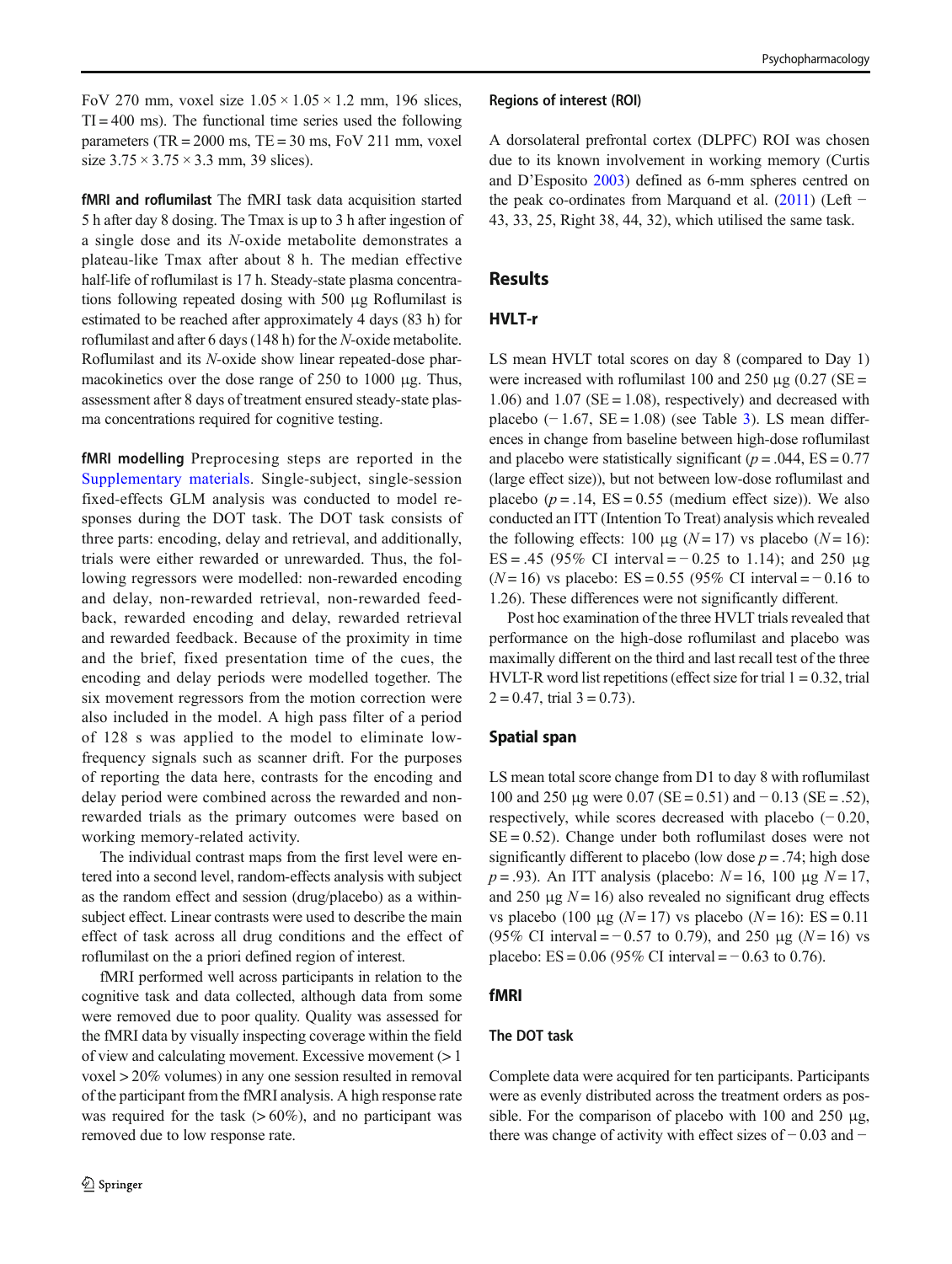| Dose<br>Day                            | Placebo     |               | Low dose    |               | High dose   |                |
|----------------------------------------|-------------|---------------|-------------|---------------|-------------|----------------|
|                                        | D1          | D8            | D1          | D8            | D1          | D <sub>8</sub> |
| HVLT-R                                 | 21.93(4.77) | 20.20(4.25)   | 20.33(5.41) | 20.60(5.53)   | 19.53(6.55) | 20.60(6.06)    |
| Spatial Span                           | 14.67(3.96) | 14.47(4.14)   | 14.47(3.83) | 14.40(3.72)   | 14.73(3.90) | 14.60(3.78)    |
| Dot Task percent accuracy <sup>a</sup> |             | 69.41 (16.39) |             | 69.01 (19.15) |             | 70.71 (15.14)  |

<span id="page-6-0"></span>Table 3 Mean behavioural performance scores (sds) for the cognitive tasks at each drug level

D1 day 1, D8 day 8, HVLT Hopkins verbal memory test

a Dot Task was only done at D8

0.671, with p values of 0.948 and 0.154 respectively. A voxelwise analysis was additionally conducted, and this again showed a reduction in activity from placebo to 250 μg roflumilast (shown in Fig. 3a, b) although this did not survive FWE-correction for multiple comparisons in the DLPFC. An additional exploratory whole-brain analysis was performed, and this revealed that no other brain regions were significantly affected by roflumilast; thus, no changes outside the DLPFC were observed. A separate analysis of the same data but including all 13 patients who completed the task (at any time point) showed effect sizes of  $-0.006$  for 100 μg ( $p = .98$ ) and 0.500 for 250  $\mu$ g ( $p = 0.082$ ). The mean difference in BOLD response for the low and high doses is illustrated in Fig. 3c. While these analyses are in line with our prediction of reduced activity in the DLFPC with roflumilast, the differences were not significant. Post hoc analyses of the rewarded and unrewarded trials separately showed the same pattern of results: less activity associated with the high dose, most with placebo and the low dose producing intermediate activity. Behaviourally, as participants were trained to perform well on the task (to a threshold of  $\sim$  70%) and only correct trials were used in the analysis performance was intended to be matched across treatment arms. As shown in Table 3, this was the case, and differences were not statistically different.

#### Symptom ratings

b

PANSS ratings did not change from day 1 to 8 for either dose of drug on either the positive or negative scale ( $p_s > 0.434$ ).

Fig. 3 Showing DOT task fMRI results. a showing brain regions where activity was lower with 250 μg (green; a priori ROIs in yellow). b showing extracted beta coefficients of activity for the peak voxel within the a priori ROI at each drug dose  $(n = 10)$ . c is a histogram showing the LS mean difference from placebo and 95% confidence intervals for all 13 participants who completed the DOT task

a



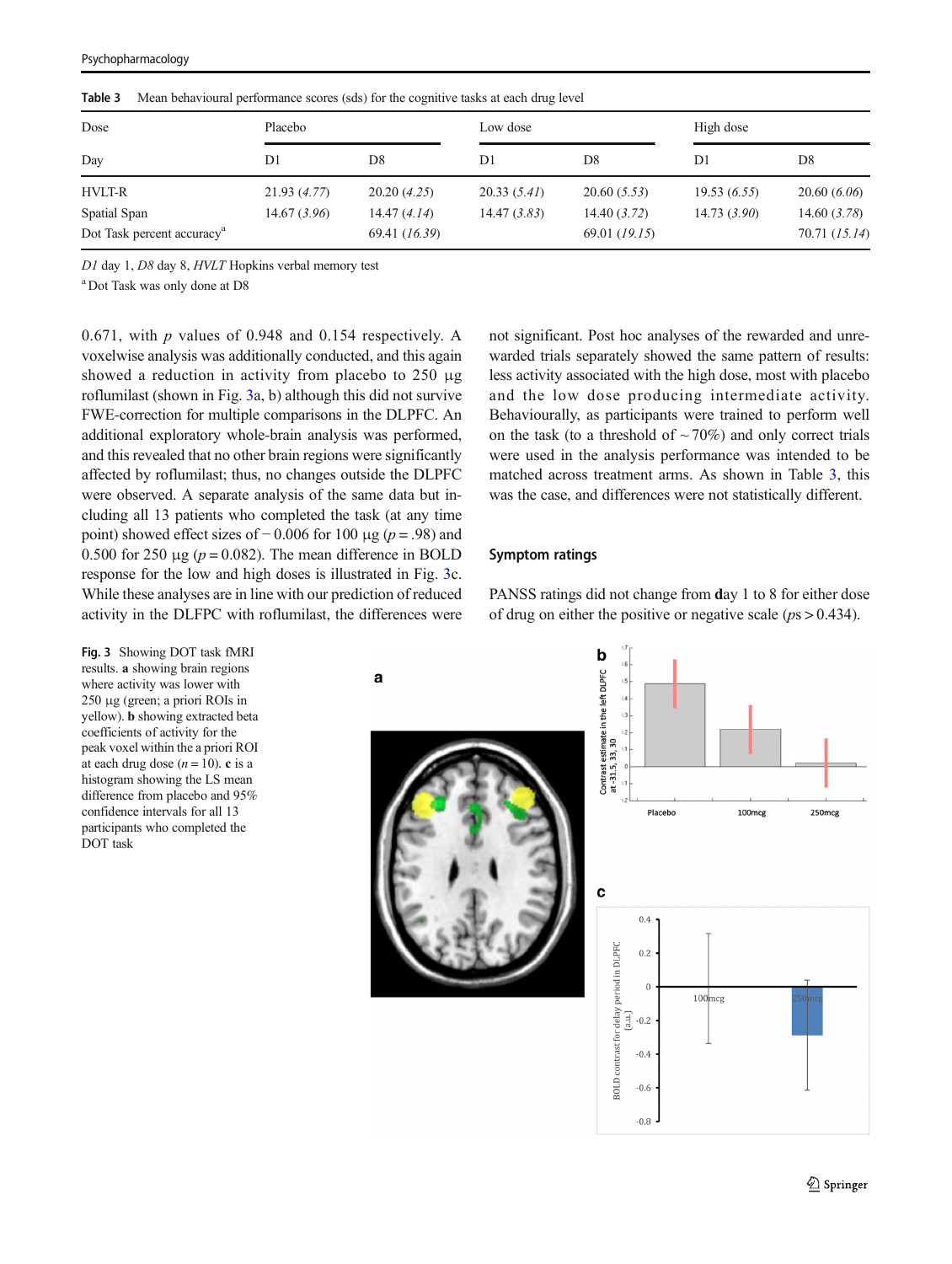# **Discussion**

This study tested the hypothesis that the addition of roflumilast, a PDE4 inhibitor, would improve cognitive function and modulate frontal brain activity in patients with schizophrenia treated with atypical antipsychotics. The performance on verbal learning from the HVLT was significantly improved with the higher dose of roflumilast compared to placebo; however, working memory measured with the spatial span test did not show improvement. Reductions in PFC activity during working memory were evident with increasing doses of roflumilast in bilateral DLPFC, and the effect size for the higher dose was 0.5.

#### Verbal learning

There is considerable preclinical evidence suggesting that inhibition of the PDE4 enzyme improves cognition, particularly memory processes (Bach et al. [1999;](#page-9-0) Barad et al. [1998](#page-9-0); Hosseini-Sharifabad et al. [2012](#page-9-0); Rodefer et al. [2012](#page-10-0); Rutten et al. [2006](#page-10-0); Rutten et al. [2008;](#page-10-0) Rutten et al. [2009](#page-10-0); Vanmierlo et al. [2016;](#page-10-0) Zhang et al. [2000](#page-10-0)). Performance on verbal list learning was significantly enhanced by roflumilast in patients with schizophrenia—and these effects were greatest on the third and final learning presentation. Strikingly, Van Duinen et al. ([2018](#page-10-0)) have also recently reported improvement in verbal learning performance following a single-dose 100 μg of roflumilast in healthy adults—and also showing greatest effects on the third trial in healthy adults as demonstrated here. The P600 peak as measured by EEG during verbal learning was also significantly increased, again only on the third trial at 100 μg, not at 300 or 1000 μg, of roflumilast. The authors suggest these findings may indicate that roflumilast affects information processing during memory (word) encoding.

There is now emerging and converging evidence that PDE4 inhibition can enhance memory via its action on longterm potentiation (LTP). Rolipram specifically induces latephase LTP (L-LTP) not early-phase LTP (E-LTP) in rat hippocampus (Barad et al. [1998](#page-9-0)), and similarly specifically modulates late-long-term memory (LTM) not early-LTM (Rutten et al. [2009\)](#page-10-0). It has been proposed that increasing cAMP signalling may improve memory by raising the probability that long-lasting synaptic plasticity occurs (Barad et al. [1998](#page-9-0); Blokland et al. [2012\)](#page-9-0). In line with this, mice with impaired long-term object recognition, due to being carriers of truncated CREB-binding protein, show reversal of deficits with rolipram (Bourtchouladze et al. [2003](#page-9-0)). In humans, the hippocampus is active during memory, which requires longer-term storage, including verbal learning (Johnson et al. [2001](#page-9-0)). Thus, as potential for LTP will be maximal with an increased number of stimuli presented over a time period, elevation of L-LTP/L-LTM by roflumilast is a potential neurobiological mechanism by which verbal learning performance improvements may occur.

#### Working memory

Roflumilast was associated with reduced cortical demands during spatial working memory assessed using fMRI. This modulation was dose-dependent with a medium effect size for the higher dose, suggesting improved neural efficiency. We proposed that roflumilast would improve working memory as PDE4 inhibition increases intracellular cAMP levels in striatum and frontal cortex. These alterations increase dopamine synthesis and turnover in striatum and enhance the dopamine D1 receptor/PKA/DARP-32 signalling cascade in frontal cortex. Inhibition of PDE4 by rolipram increases dopamine D1 receptor signalling in cortical pyramidal neurons (in mouse) in frontal cortex (Kuroiwa et al. [2012](#page-9-0)), and dopamine D1 receptor signalling is known to improve working memory performance in rodents and non-human primates (Goldman-Rakic et al. [2004](#page-9-0)). The preclinical evidence also indicated that PDE4 inhibition reverses MK-801-induced (Vanmierlo et al. 2006) and scopolamine-induced (Egawa et al. [1997\)](#page-9-0) deficits in working memory. As an example, activation of NMDA receptors produces a CA2-dependent increase in cAMP that may play a role in the induction of LTP in CA1 of the hippocampus (Zhang et al. [2000\)](#page-10-0).

Roflumilast did not, however, lead to significant change in cognitive performance on spatial span compared to placebo at either dose. The pattern of data in the prefrontal cortex fits with previous neuroimaging studies of catecholaminergic stimulant medication (e.g., Mehta et al. [2000\)](#page-9-0) with reductions in task-related activity accompanied by improvements, or even lack of significant change in performance. Future studies could investigate the specific PDE4 neurotransmitter interactions, which may account for pro-cognitive effects of PDE4 inhibition in working memory, changes in neural efficiency, and other cognitive processes.

#### Limitations

The main limitation of this mechanistic study was the relatively low subject numbers, partly due to attrition because the patients found the frequency and complexity of assessments within the study somewhat demanding. As this study is exploratory in nature, the sample size was not based on statistical considerations. The sample size is based on the desire to gain adequate efficacy data on the primary and secondary outcomes as well as on published literature reporting procognitive effects of drug candidates using the same pharmacological model and similar study. However, using a withinsubject, crossover design rescues some statistical power by reducing degrees of freedom.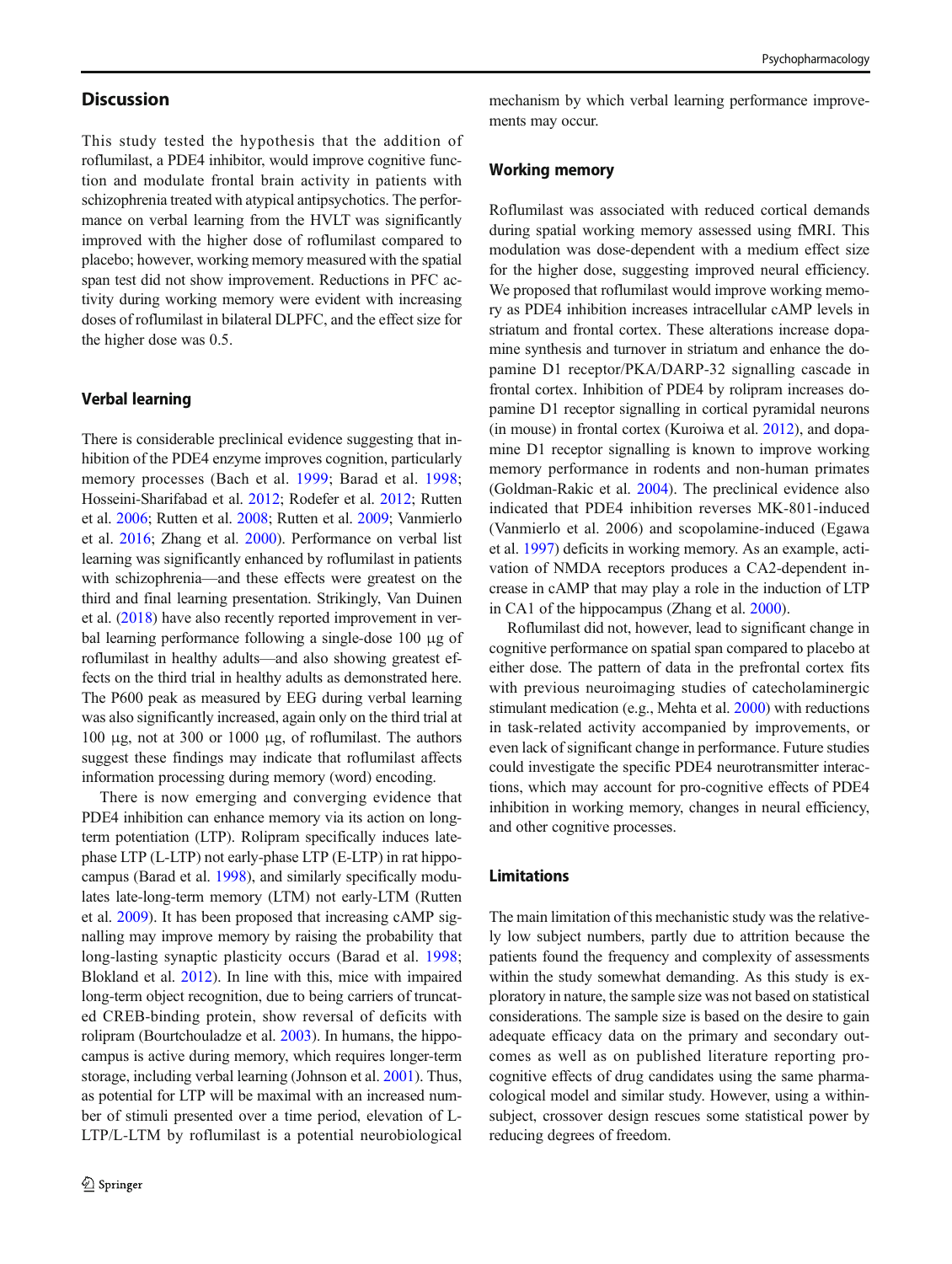A primary goal of the study was to provide evidence of improved cognitive function following PDE4 inhibition in patients for the first time, and to assess the underlying impact on frontal brain activation, In both respects, it was successful and demonstrates the utility of combining cognitive and imaging markers in studies of novel mechanisms in patient populations. Since the outcomes were only measured at one time point, we are unable to determine if the drug effects are in fact greater earlier after an acute medication administration, or alternatively, if longer-term treatment leads to more robust effects in patients.

The delayed-response working memory fMRI task was based on one of the most widely used working memory paradigms, is sensitive to pharmacological manipulation and incorporated reward and no-reward conditions in order to parallel both the human and animal research into working memory processes. This also allows for secondary analyses to examine the role of reward; however, there was no differential effect of roflumilast on reward. This could reflect either a real lack of effect, or poor sensitivity due to the low sample size.

Additionally, for the purposes of this initial trial, we minimised the number of endpoints and chose to examine only the DLPFC during administration of the DOT task as this aligned with the predicted effects in schizophrenia and the predicted effects of PDE4 inhibition on the prefrontal activation seen during the encoding and delay periods on the task; however, subsequent work could investigate additional brain regions.

The age at illness onset ranged from 17 to 44 years, and the mean age of participants was 32 years old which is relatively later than in other patient studies. An older average age of patients is, however, more likely to be expected in drug trials as clinical and medication stability are inclusion criteria, and this is somewhat more likely in older patients. Despite this, the higher mean age may also be due to the relatively small sample size and could potentially limit the generalizability of the findings to younger onset samples.

The significant mean score differences between high-dose roflumilast and placebo on the HVLT-R were contributed to in part by a decline over time in the placebo arm. Despite this, the trend from placebo to high dose was significantly greater improvement with the high dose than placebo. Decline in the placebo group may additionally be attributable to study fatigue, which may be modified in the treatment periods.

# Conclusions

Individuals with schizophrenia have significant cognitive deficits across many domains of functioning including memory, learning and working memory. Improvements in cognitive functioning are associated with better overall outcomes in individuals with schizophrenia (Bowie et al. [2006](#page-9-0)), yet there are no currently approved drugs for the improvement of cognition in schizophrenia. This study investigated the potential for roflumilast, a PDE4 inhibitor, to provide pro-cognitive effects in patients with schizophrenia concurrently treated with second-generation antipsychotics. The results showed that high-dose roflumilast significantly improved verbal learning relative to placebo. There was also a trend for roflumilast decreasing activation in the DLPFC during working memory suggestive of an impact via improving neural efficiency. These results are in line with previous studies with experimental animals indicating that PDE4 inhibition may improve memory function through its impact on intracellular mechanisms. Memory may be enhanced via the effects of cAMP on two systems—one, fast-acting on prefrontal neurotransmission to improve online memory processes, and a second, enhancing the capacity of L-LTP to encode learning targets (Kuroiwa et al. [2012\)](#page-9-0). In summary, this clinical study provides support for increasing the use of combined neuroimaging and cognitive testing to validate models developed in experimental animals. We suggest that this research also supports further evaluation and clinical trials of this well-tolerated, off-patent and widely prescribed treatment as a potentially repurposed medication from respiratory medicine to neuropsychiatry. It should also be noted for subsequent studies that cAMP gradients and responses are highly varied among PDE isoforms (Fertig and Baillie [2018](#page-9-0)); thus, future work may better couple specific targeting of PDE4 subtypes with cognitive effects, potentially avoiding the need for multiple days of dosing to achieve steady state, as well as potential optimisation of side-effect profiles.

Acknowledgements We would, firstly, like to acknowledge and thank the patients who participated for the time and effort they gave to the study. We acknowledge the on-going support from the NIHR-Wellcome Trust King's Clinical Research Facility and the National Institute for Health Research (NIHR) Biomedical Research Centre at South London and Maudsley NHS Foundation Trust and King's College London. We also thank South London and Maudsley NHS Foundation Trust for supporting participant recruitment. The views expressed are those of the author(s) and not necessarily those of the NHS, the NIHR or the Department of Health.

Funding The funding source for this study was Takeda Pharma A/S, London.

## Compliance with ethical standards

This research was conducted in accordance with the protocol procedures complied with the Declaration of Helsinki, the International Conference on Harmonisation (ICH) E6 GCP guidance, and all applicable local or regional regulatory requirements. The study was pre-registered with [clinicaltrials.gov](http://clinicaltrials.gov) (identifier: NCT02079844), and hospital ethics approvals were given by NRES Committee South Central Berkshire (reference 12/SC/0443).

Conflict of interest SSS has received grant funding for clinical trials and/or honoraria for educational input from EnVivo Pharmaceuticals, Takeda, AbbVie and Janssen Pharmaceuticals. He is supported by a European Research Council Consolidator Award (Grant Number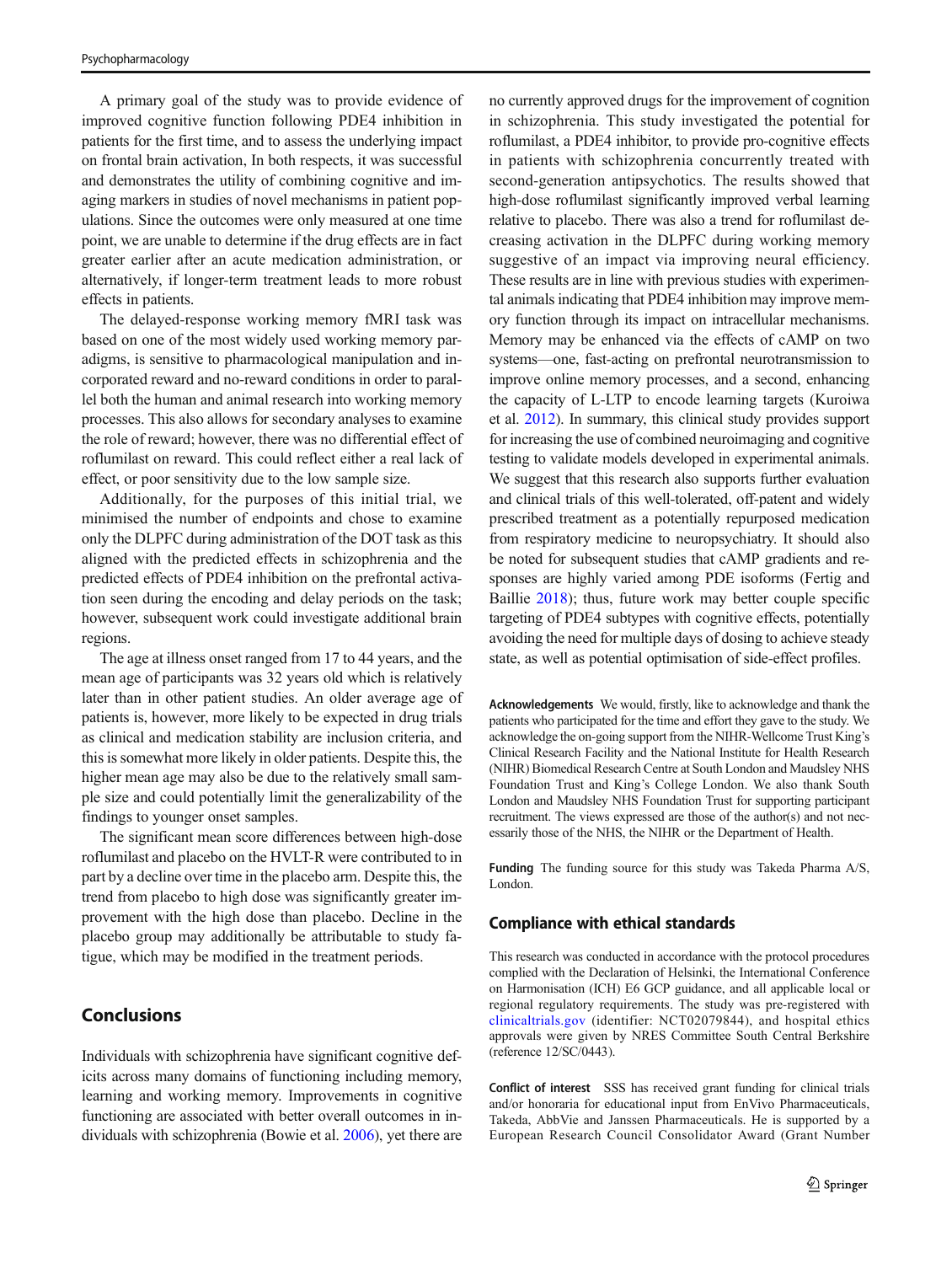<span id="page-9-0"></span>311686) and the National Institute for Health Research (NIHR) Mental Health Biomedical Research Centre at South London and Maudsley NHS Foundation Trust and King's College London. MAM has acted as a consultant for Cambridge Cognition, Lundbeck and FORUM pharmaceuticals in the past 5 years. He also has or has held research funding from Shire, Roche, Lundbeck and Takeda in the past 5 years. JG has acted as consultant for Quintiles CRO Ltd. YF, CD, SK, LV, AR and SCW have no disclosures or conflicts of interest to report. TU, GL and FO are employees of Takeda Development Center Americas, Inc., Chicago, U.S.A.MT is employed by Eli Lilly, Indianapolis, USA.

Open Access This article is distributed under the terms of the Creative Commons Attribution 4.0 International License (http:// creativecommons.org/licenses/by/4.0/), which permits unrestricted use, distribution, and reproduction in any medium, provided you give appropriate credit to the original author(s) and the source, provide a link to the Creative Commons license, and indicate if changes were made.

Publisher's Note Springer Nature remains neutral with regard to jurisdictional claims in published maps and institutional affiliations.

# **References**

- Bach ME, Barad M, Son H, Zhuo M, Lu YF, Shih R, Mansuy I, Hawkins RD, Kandel ER (1999) Age-related defects in spatial memory are correlated with defects in the late phase of hippocampal long-term potentiation in vitro and are attenuated by drugs that enhance the cAMP signaling pathway. Proc Natl Acad Sci U S A 96:5280–5285
- Barad M, Bourtchouladze R, Winder DG, Golan H, Kandel E (1998) Rolipram, a type IV-specific phosphodiesterase inhibitor, facilitates the establishment of long-lasting long-term potentiation and improves memory. Proc Natl Acad Sci U S A 95:15020–15025
- Blokland A, Menniti FS, Prickaerts J (2012) PDE inhibition and cognition enhancement. Expert Opin Ther Pat 22:349–354
- Bourtchouladze R, Lidge R, Catapano R, Stanley J, Gossweiler S, Romashko D, Scott R, Tully T (2003) A mouse model of Rubinstein-Taybi syndrome: defective long-term memory is ameliorated by inhibitors of phosphodiesterase. Proc Natl Acad Sci U S A 100:10518–10522
- Bowie CR, Reichenberg A, Patterson TL, Heaton RK, Harvey PD (2006) Determinants of real-world functional performance in schizophrenia subjects: correlations with cognition, functional capacity, and symptoms. Am J Psychiatry 163(3):418–425
- Brandt J, Benedict RHB (2001) The Hopkins verbal learning test—revised: professional manual. Psychological Assessment Resources, Inc., Odessa
- Conti M, Jin SLC (1999) The molecular biology of cyclic nucleotide phosphodiesterases. Prog Nucleic Acid Res 63:1–38
- Cooper DMF (2003) Regulation and organization of adenylyl cyclases and cAMP. Biochem J 375:517–529
- Curtis CE, D'Esposito M (2003) Persistent activity in the prefrontal cortex during working memory. Trends Cogn Sci 7:415–423
- Davis JA, Gould TJ (2005) Rolipram attenuates MK-801-induced deficits in latent inhibition. Behav Neurosci 119:595–602
- Egawa T, Mishima K, Matsumoto Y, Iwasaki K, Iwasaki K, Fujiwara M (1997) Rolipram and its optical isomers, phosphodiesterase 4 inhibitors, attenuated the scopolamine-induced impairments of learning and memory in rats. Jpn J Pharmacol 75:275–281
- Fertig BA, Baillie GS (2018) PDE4-mediated cAMP signalling. J Cardiovasc Dev Dis 5(1):8
- Gilleen J (2017) Cognitive enhancement in schizophrenia. In: Keefe RSE, Reichenberg A, Cummings J (eds) Cognitive enhancement

in CNS disorders and beyond. Oxford University Press, NY, pp 177–212

- Gilleen J, Michalopoulou PG, Reichenberg A, Drake R, Wykes T, Lewis SW, Kapur S (2014) Modafinil combined with cognitive training is associated with improved learning in healthy volunteers–a randomised controlled trial. Eur Neuropsychopharmacol 24:529– 539
- Goldman-Rakic PS, Castner SA, Svensson TH, Siever LJ, Williams GV (2004) Targeting the dopamine D1 receptor in schizophrenia: insights for cognitive dysfunction. Psychopharmacology 174(1):3–16
- Green MF, Kern RS, Heaton RK (2004) Longitudinal studies of cognition and functional outcome in schizophrenia : implications for MATRICS. Schizophr Res 72:41–51
- Heinrichs RW, Zakzanis KK (1998) Neurocognitive deficit in schizophrenia: a quantitative review of the evidence. Neuropsychology 12: 426–445
- Hosseini-Sharifabad A, Ghahremani MH, Sabzevari O, Naghdi N, Abdollahi M, Beyer C, Bollen E, Prickaerts J, Roghani A, Sharifzadeh M (2012) Effects of protein kinase A and G inhibitors on hippocampal cholinergic markers expressions in rolipram- and sildenafil-induced spatial memory improvement. Pharmacol Biochem Behav 101:311–319
- Imanishi T, Sawa A, Ichimaru Y, Miyashiro M, Kato S, Yamamoto T, Ueki S (1997) Ameliorating effects of rolipram on experimentally induced impairments of learning and memory in rodents. Eur J Pharmacol 321:273–278
- Jabaris SGSL, Sumathy H, Kumar RS, Narayanan S, Thanikachalam S, Babu CS (2015) Effects of rolipram and roflumilast, phosphodiesterase-4 inhibitors, on hypertension-induced defects in memory function in rats. Eur J Pharmacol 746:138–147
- Johnson SC, Saykin AJ, Flashman LA, McAllister TW, Sparling MB (2001) Brain activation on fMRI and verbal memory ability: functional neuroanatomic correlates of CVLT performance. J Int Neuropsychol Soc 7:55–62
- Kay SR, Flszbein A, Opfer LA (1987) The positive and negative syndrome scale (PANSS) for schizophrenia. Schizophrenia Bull 13: 261–276
- Kuroiwa M, Snyder GL, Shuto T, Fukuda A, Yanagawa Y, Benavides DR, Nairn AC, Bibb JA, Greengard P, Nishi A (2012) Phosphodiesterase 4 inhibition enhances the dopamine D1 receptor/PKA/DARPP-32 signaling cascade in frontal cortex. Psychopharmacology 219:1065–1079
- Marquand AF, De Simoni S, Moura J, Mehta MA (2011) Pattern classification of working memory networks reveals differential effects of methylphenidate, atomoxetine, and placebo in healthy volunteers. Neuropsychopharmacol 36(6):1237–1247
- Mehta MA, Owen AM, Sahakian BJ, Mavaddat N, Pickard JD, Robbins TW (2000) Methylphenidate enhances working memory by modulating discrete frontal and parietal lobe regions in the human brain. J Neurosci 20:65
- Nuechterlein KH, Green MF, Kern RS, Baade LE, Barch DM, Cohen JD et al (2008) The MATRICS consensus cognitive battery, part 1: test selection, reliability, and validity. Am J Psychiatry 165:203–213
- O'Carroll R (2000) Cognitive impairment in schizophrenia. Adv Psychiatr Treat 6(3):161–168
- Okubo Y, Suhara T, Suzuki K, Kobayashi K, Inoue O, Terasaki O, Someya Y, Sassa T, Sudo Y, Matsushima E, Iyo M, Tateno Y, Toru M (1997) Decreased prefrontal dopamine D1 receptors in schizophrenia revealed by PET. Nature 385:634–636
- Peng S, Sun H, Zhang X, Liu G, Wang G (2014) Effects of selective phosphodiesterases-4 inhibitors on learning and memory: a review of recent research. Cell Biochem Biophys 70:83–85
- Pérez-Torres S, Miró X, Palacios JM, Cortés R, Puigdoménech P, Mengod G (2000) Phosphodiesterase type 4 isozymes expression in human brain examined by in situ hybridization histochemistry